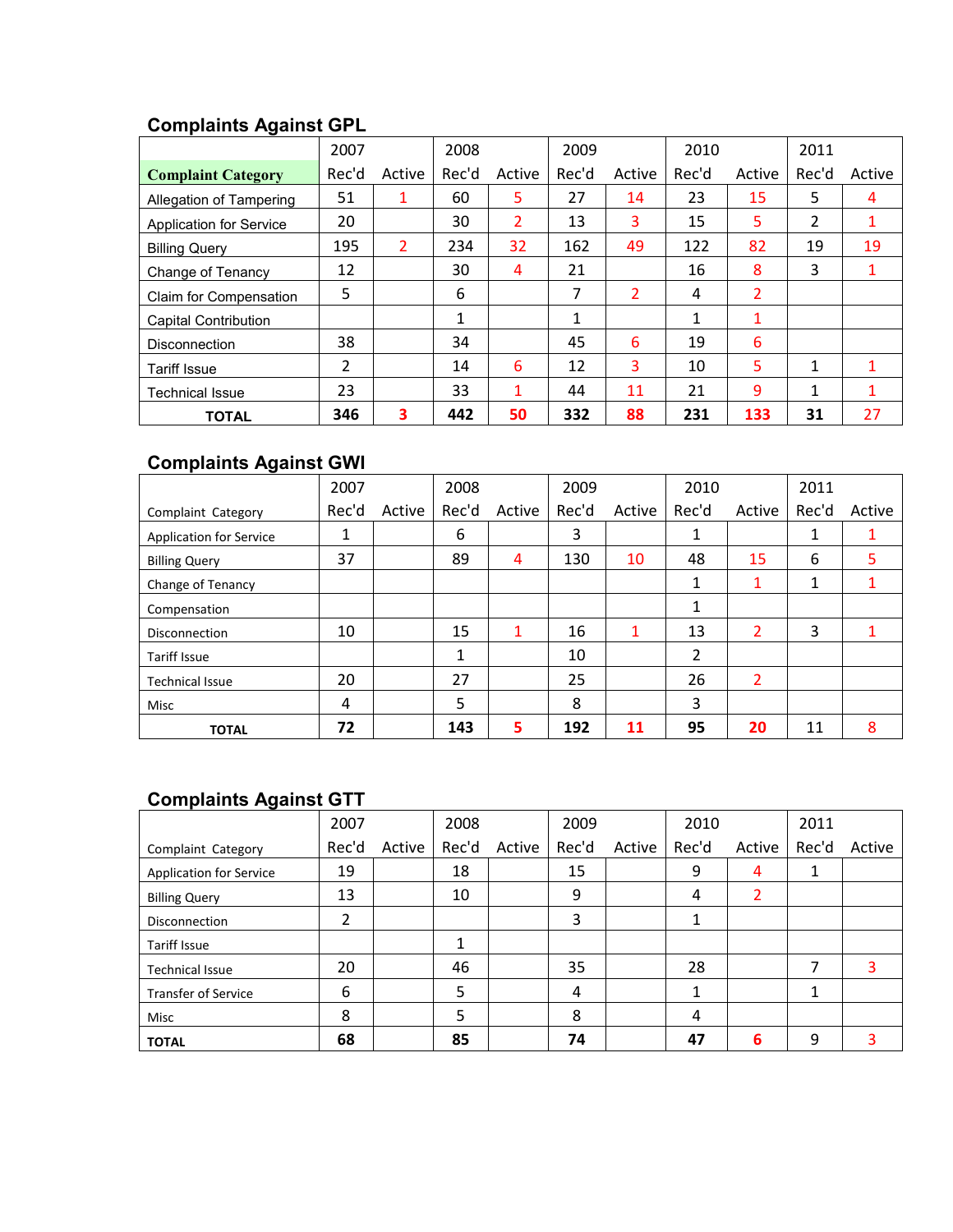#### **Complaints against Digicel**

|                        | 2007  | 2008 |                       | 2009 |                    | 2010 |        | 2011  |        |
|------------------------|-------|------|-----------------------|------|--------------------|------|--------|-------|--------|
| Complaint Category     | Rec'd |      | Active   Rec'd Active |      | Rec'd Active Rec'd |      | Active | Rec'd | Active |
| <b>Billing Query</b>   |       |      |                       |      |                    |      |        |       |        |
| <b>Technical Issue</b> |       |      |                       |      |                    |      |        |       |        |
| Misc                   |       |      |                       |      |                    |      |        |       |        |
| <b>TOTAL</b>           |       |      |                       |      |                    |      |        |       |        |

Total Complaints Received

|                | 2007  |        | 2008  |        | 2009  |        | 2010  |        | 2011  |        |
|----------------|-------|--------|-------|--------|-------|--------|-------|--------|-------|--------|
|                | rec'd | active | rec'd | active | rec'd | active | rec'd | active | Rec'd | Active |
| <b>GPL</b>     | 346   | 3      | 442   | 50     | 332   | 88     | 231   | 133    | 31    | 27     |
| GWI            | 72    |        | 143   | 5      | 192   | 11     | 95    | 20     | 11    | 8      |
| <b>GTT</b>     | 68    |        | 85    |        | 74    |        | 47    | 6      | 9     | 3      |
| <b>DIGICEL</b> | 6     |        | 3     |        |       |        |       |        |       |        |
| <b>TOTAL</b>   | 492   | 3      | 673   | 55     | 600   | 99     | 373   | 159    | 51    | 38     |

#### **Complaints Against GPL**

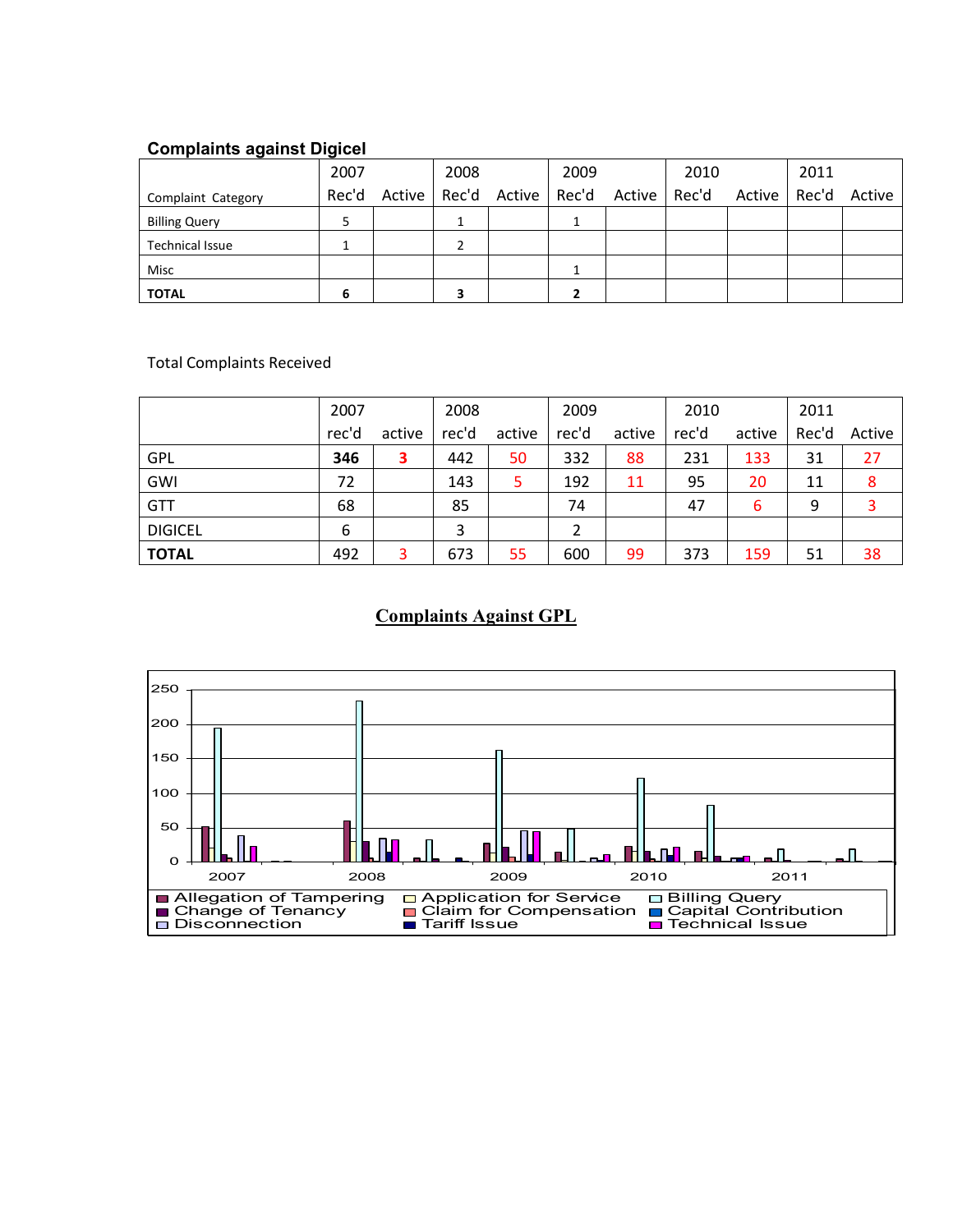#### **Complaints Against GWI**



#### **Complaints Against GTT**